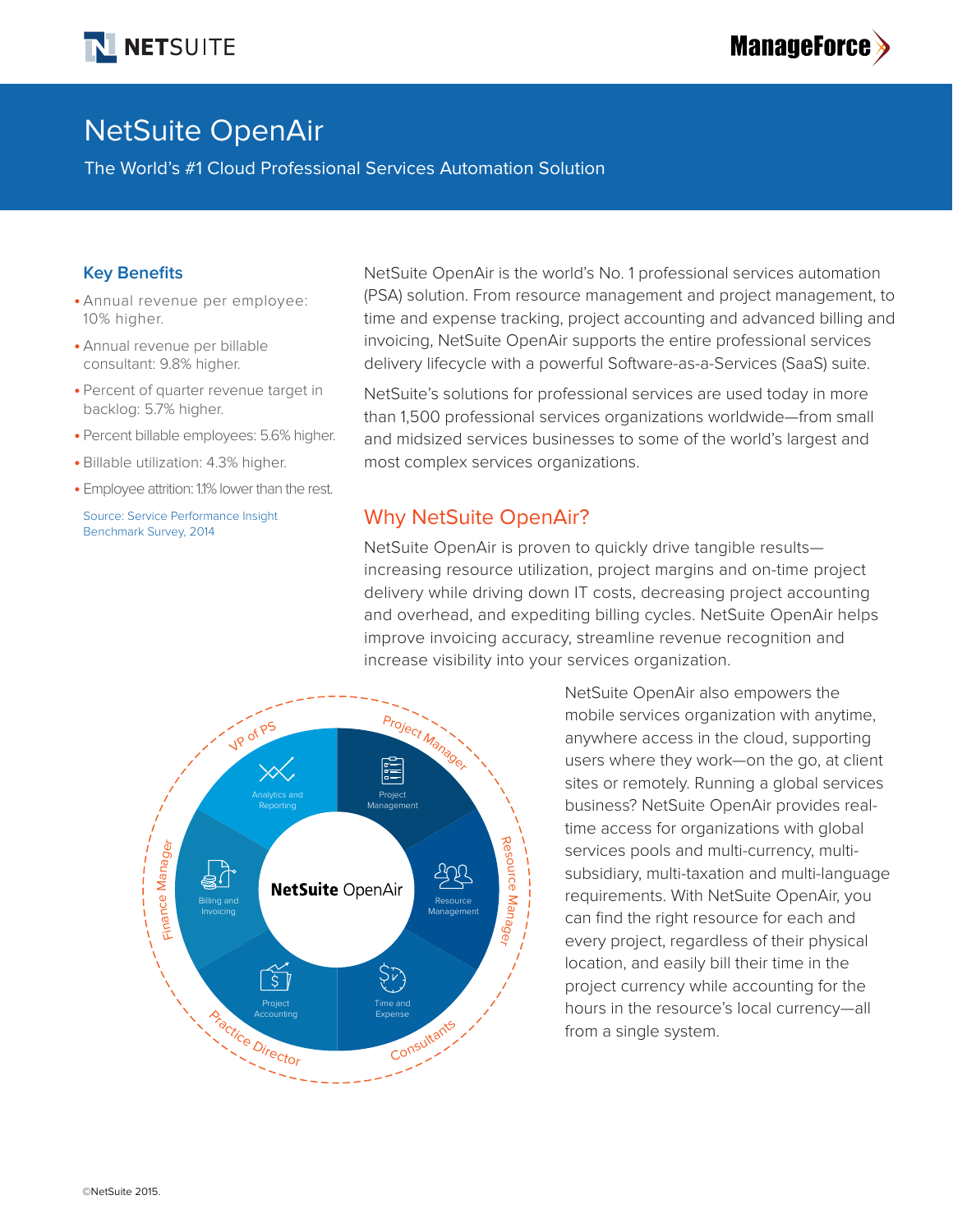

"NOT HAVING TO WORRY IF THE DATA IS CORRECT HAS FREED US UP TO FOCUS ON HIGHER STRATEGIC VALUES SUCH AS HOW TO EFFICIENTLY MANAGE A PROJECT, FORECASTING AND REVENUE RECOGNITION." Software AG

# Key Features

### **Project Management**

NetSuite OpenAir provides highly efficient web-based project management capabilities that enable you to improve on-time project delivery and project profitability by making it easy to manage, update and report on project status from anywhere at any time. It gives managers clear, real-time visibility into project dynamics and enables them to model "what if" scenarios to optimize price, billing rates, staffing and overall project profitability.

### **Resource Management**

NetSuite OpenAir allows you to manage your most valuable resources across the globe more effectively, giving you the advanced resource optimization functionality you need to make sure that the right resources are working on the right projects, at the right time. Increase resource utilization and maximize project success by easily managing and deploying resources to projects according to project needs, employee skills, experience and availability, all based on real-time project timelines.



NetSuite's OpenAir's graphical resource booking chart provides a graphical window into resource availability, location and more.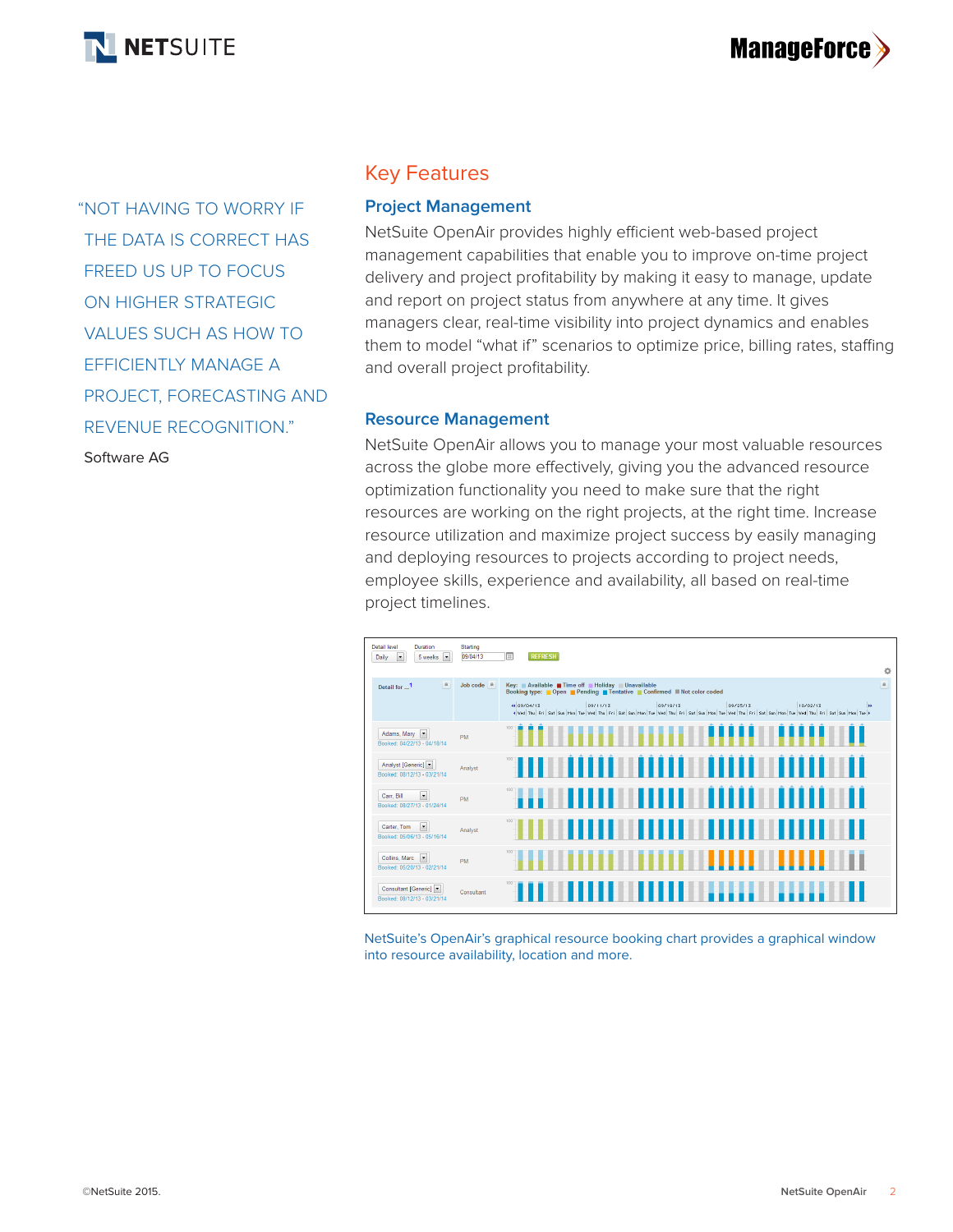

# **ManageForce**

"WITH ALL OUR DATA IN ONE LOCATION WE CAN TIE TOGETHER OUR GOALS— AND PERFORMANCE AGAINST THOSE GOALS—TO ACCURATELY ASSESS OUR PROGRESS. THIS HELPS US MAXIMIZE CUSTOMER SATISFACTION BY DELIVERING PROJECTS ON-TIME AND WITHIN BUDGET" Verint

**Project Accounting**

Flexible project accounting enables efficient monitoring and management of project revenues, expenses and profitability over the lifetime of the project, while ensuring the project is on time and on budget. NetSuite OpenAir provides a powerful billing engine that ensures clients are billed accurately and on time to improve cash flow. Sophisticated revenue recognition functionality enables separation of revenue types and the ability to recognize revenue appropriately.

## **Timesheet Management**

With NetSuite OpenAir, quickly and easily create detailed timesheets, whether in the office or on the road, using a web browser, offline client or mobile device. Advanced time tracking tightly integrates with project management, enabling seamless time tracking by project, phase, task and more.

## **Expense Management**

Automate and streamline the entire expense management and reimbursement cycle. NetSuite OpenAir provides powerful expense management that enhances employees' productivity by enabling them to submit expenses from anywhere, via web or mobile device, including using their iPhone or Android to photograph a receipt. Expense management ties seamlessly to project accounting, eliminating questions and effort around expense allocation, customer billing and managing foreign currency conversions.

# **Professional Services Dashboards and Reporting**

NetSuite OpenAir provides dashboards and reporting that give every manager personalized access to key metrics. Dashboards and reports can be easily configured, giving everyone instant access to vital information, with self-service to answer ad hoc questions on the fly.